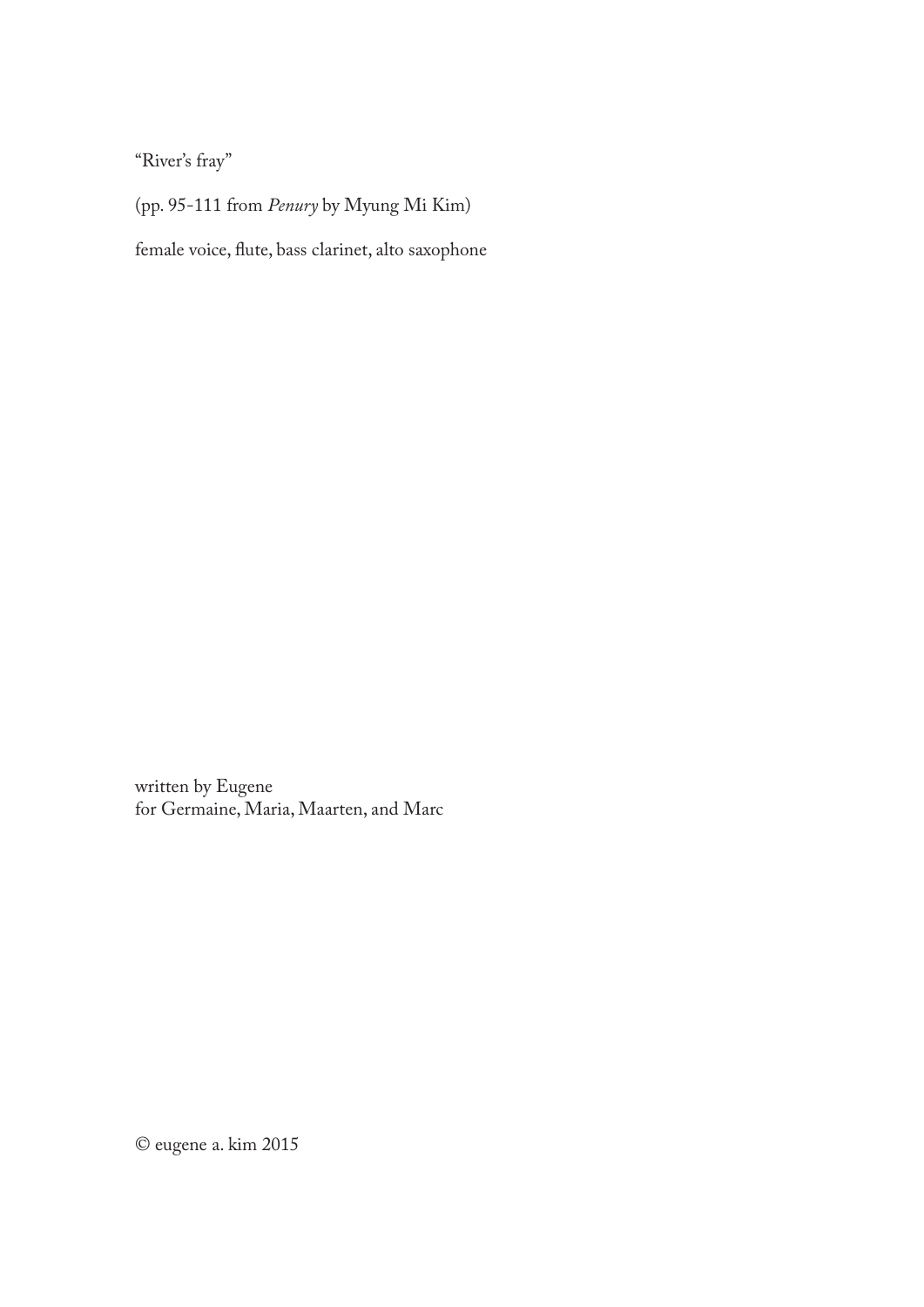*Below are excerpts from* "Myung Mi Kim's performance of language" *by Jennifer Aglio. Source: <http://jacket2.org/article/myung-mi-kims-performance-language>.*

*Penury* is a text (and language) of lived experience that emerges through the dynamic sequences of motion and change, thus providing a space for the (re)telling of multiple narratives. At times, it feels as though Kim writes from the space of liminality — from an outside that was once inside. The emerging self is continually transformed and reformed by the implicit sequences that compose the hegemonic, patriarchal system in which they function.

### [...]

The work moves through associative images and locations, a movement which speaks to the mutability of the construction of the self. The narratives exemplified in Penury are each enactments of possible truths, those that are unable to fit into an absolute representation of self. This design is based on a generation of self that relies on the external forces of a dominant discourse enveloped in a patriarchal system. A construction such as this does not have the capacity to represent selves who reside in the margins. That constructed self performs in a nonlinear sequencing of a multilayered narrative.

#### [...]

[Language is] a social practice rather than any sort of intractable given, and once that rift enters your consciousness, it allows you to have an interrogative relationship to language. You have questions about what language is, what it performs, what it means to get recognized as a speaker of a particular language. This reflexivity prepares you to be an acute listener. This transitive space is a translative space  $$ both linguistically and, I think, in terms of the person, the subject, if not spirit. This opens up multiplicity, plurality, in social and personal conceptions of language. (Myung Mi Kim)

### [...]

The self, as performed through the disjunctive and queer narrative, is nearing not an absolute, essentialized version, but rather a representation of authenticity — an implied narrative (a combination of an event's presentation, the documentation of that event, and its spatial interpretation). Kim "queers" the page in Penury by highlighting the plurality/alternity of identity, disrupting traditional narrative, and deconstructing language through formal and sonic structures.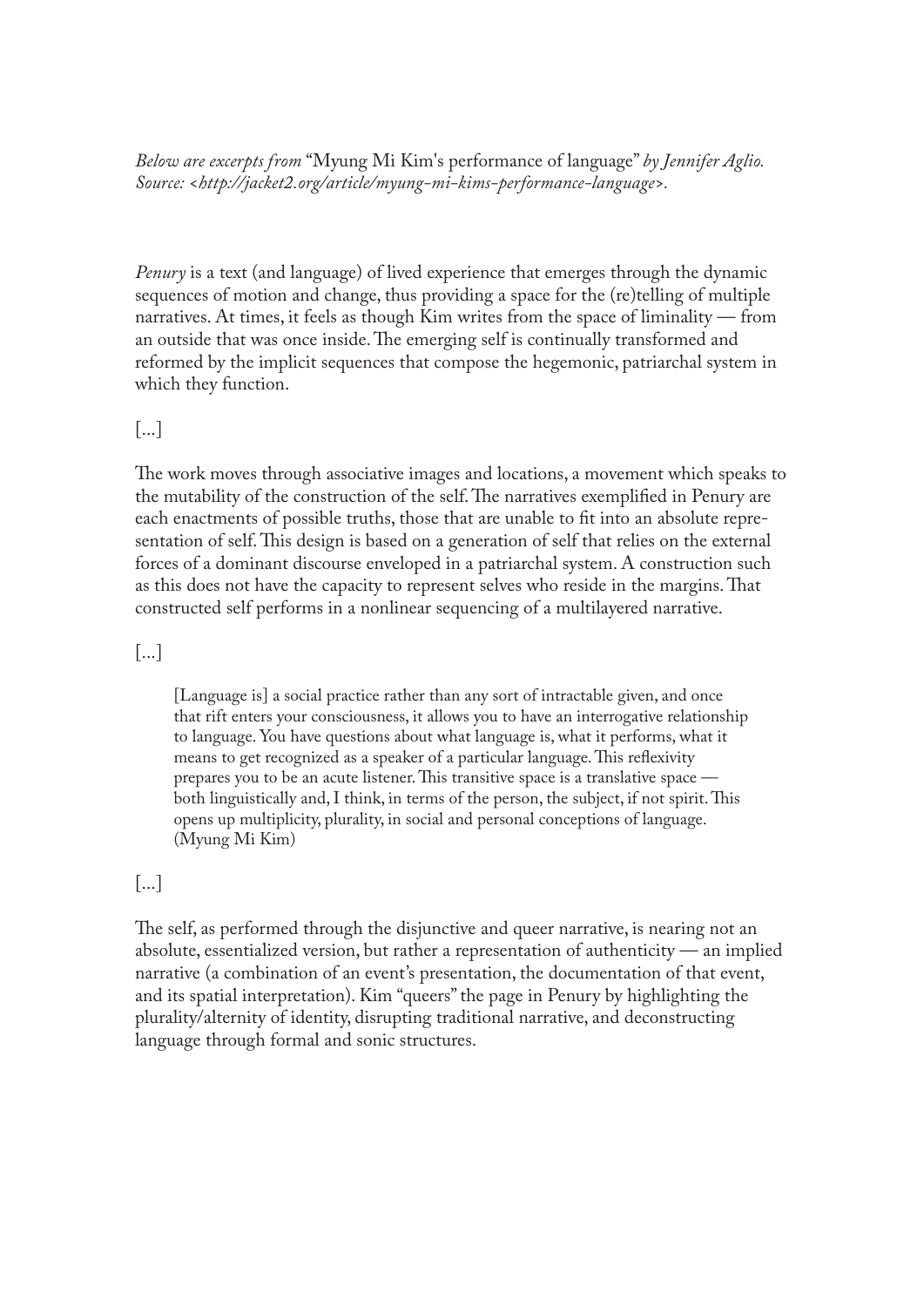(95)

River's fray



*(Throughout the entire song, durations are free. Though, try to follow the* vertical alignment of note against note, as well as the text of the poem to *guide your playing. Project, but always listen to one another.*

*All words written above the instrumental lines are to be recited by the vocalist, but never above the instruments.)*

### With head bowed walked trudged



Iron leaf once trumpets



Humpspine blackened with flies



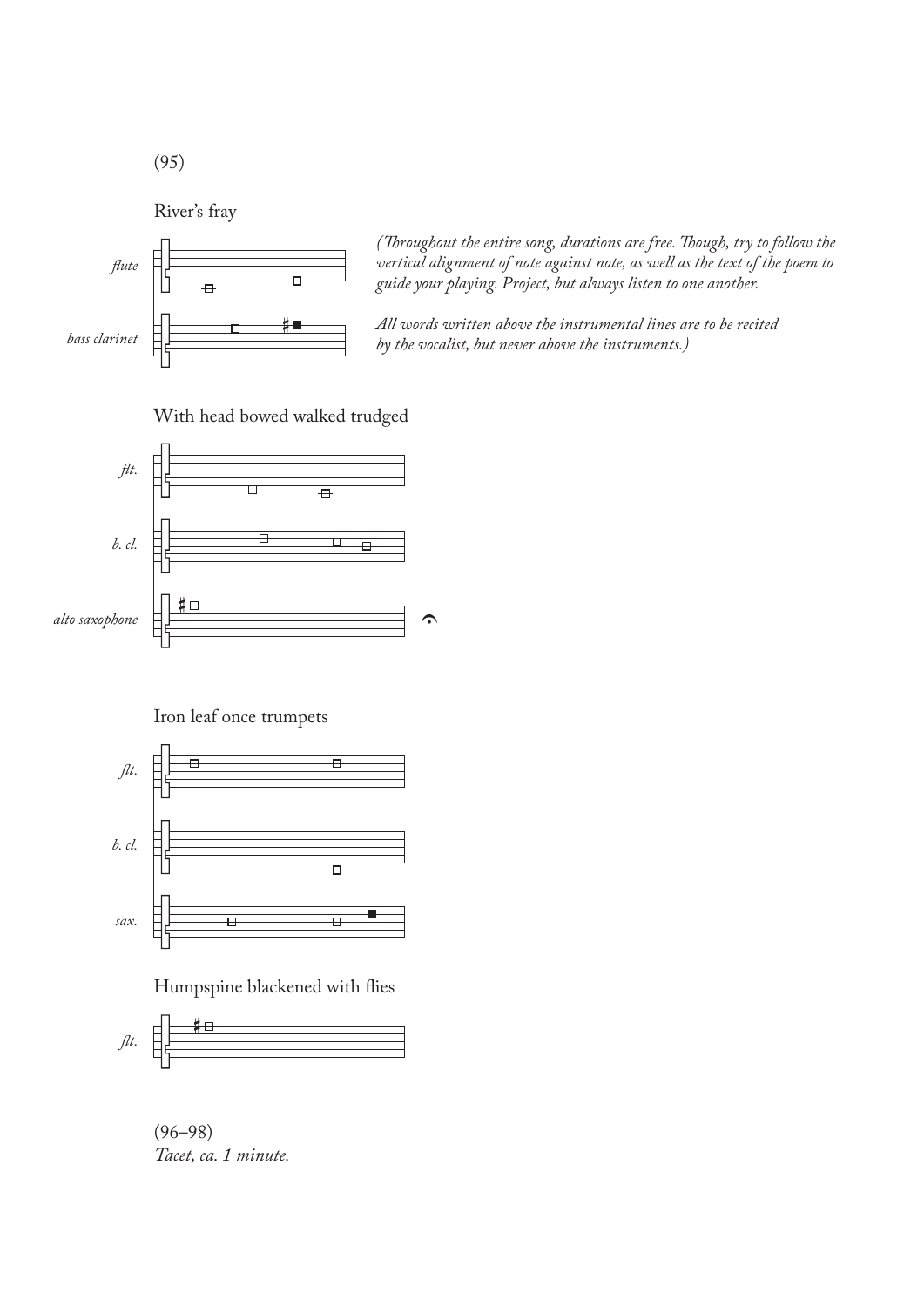The voice sings the following words on the pitches given below. The clef is a "major tonic" *(a.k.a. "moveable do") clef. The middle line stands for the tonic pitch given and all notes from it lie on a diatonic major scale. Focus on the intervallic relations between notes and their overall contour, less their precise pitch intonation and overall harmony. Feel free to inflect according to personal intuition of the situation.* 

*Slowly, thoughtfully, maybe with a contained smile; a good pause after each line.*

The flute, bass clarinet, and/or alto saxophone play the tonic note (at any octave transposi*tion) once before the voice enters; and afterwards, only when the voice sings a word however, it is not necessary to play under each and every word.*

Always fleetingly, as quietly as possible.

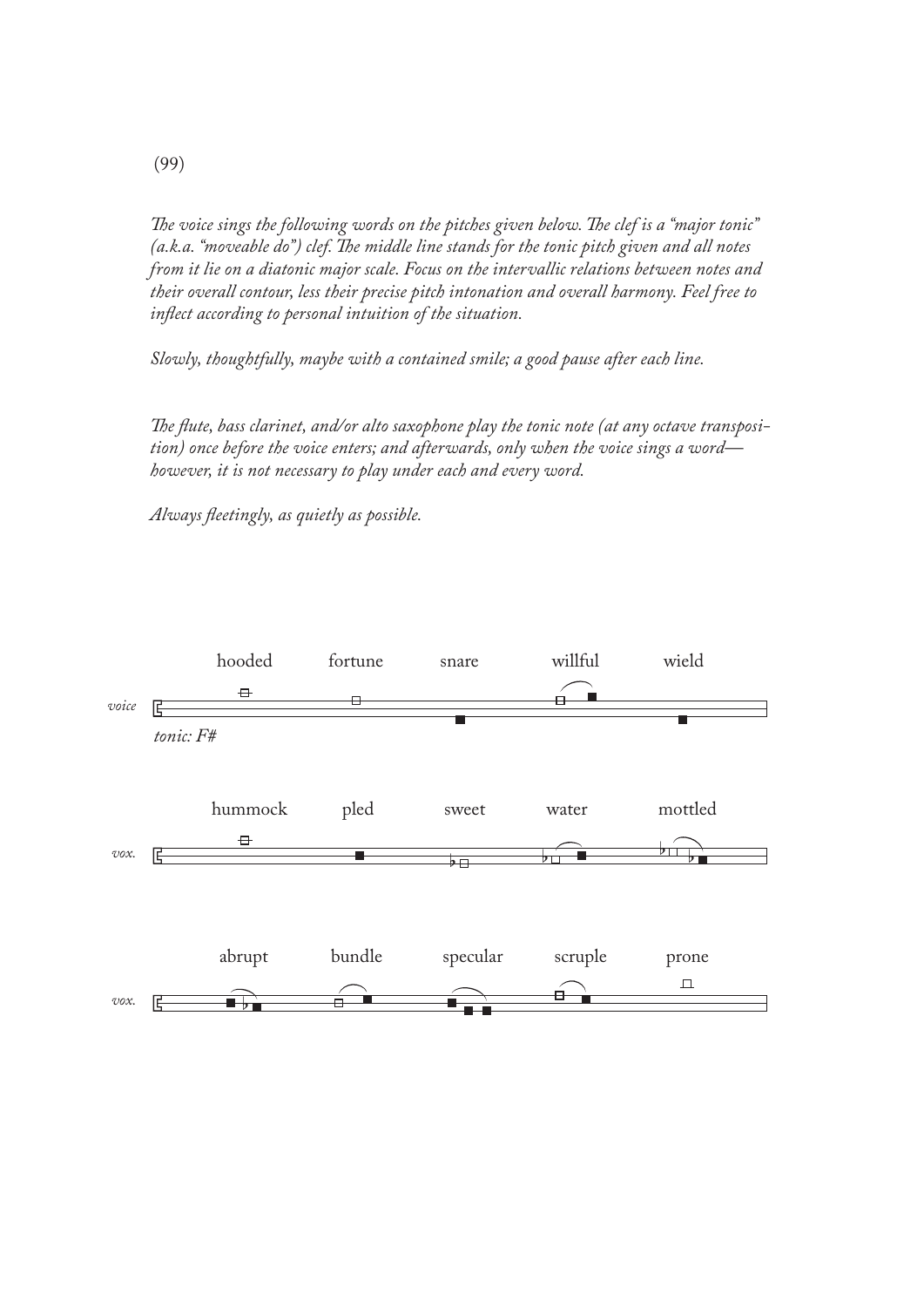(100)

Fighting house by house



You saw it and heard it?



Grass grew from the sternum

$$
sax. \quad \begin{array}{|c|c|c|}\n \hline\n & \quad \text{1} & \quad \text{# } \Box \\
\hline\n & \quad \text{1} & \quad \text{# } \Box \\
\hline\n & \quad \text{1} & \quad \text{# } \Box\n \end{array}
$$

Roots took over the mandible

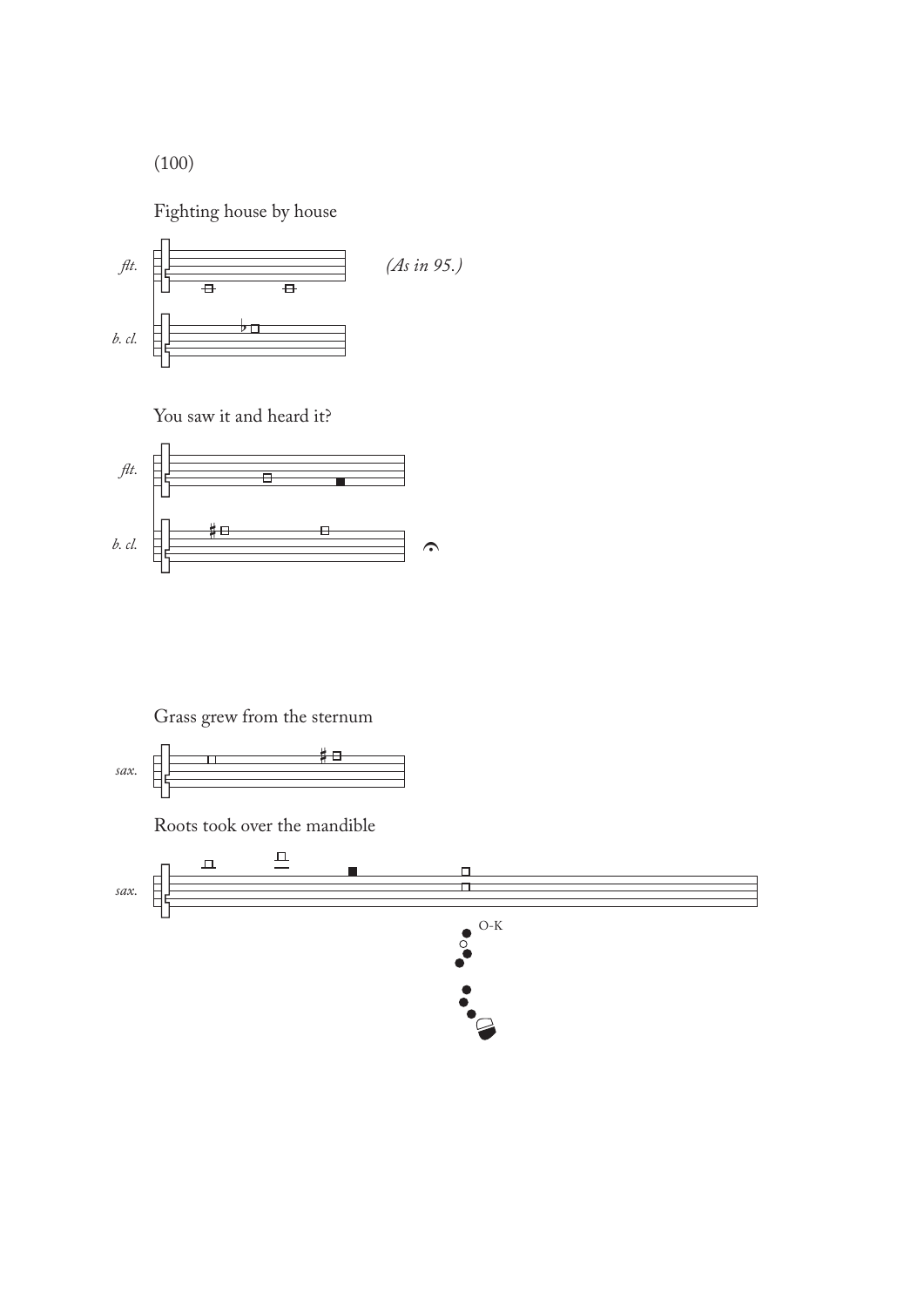*e voice recites the text aloud clearly, with good articulation and never overly expressive.*

The flute, clarinet, and saxophone are free to play (or not play) any respective material *from* (100) *and* (102)*; always thoughtfully in response, not too quietly, as if in private conversation.*

Near One, do you recall Day Ceremony

celebrated by a family for the welfare of all belonging to it

at the appointed time all work ceases

instruments of labor lie untouched

chants, though their precise meaning was long since become unintelligible

recited from a scroll

kept in the painted chest in the hall

sumptuous blossoms and green herbs thrown into the fire

fresh gathered from a particular plot in the garden, set apart for this purpose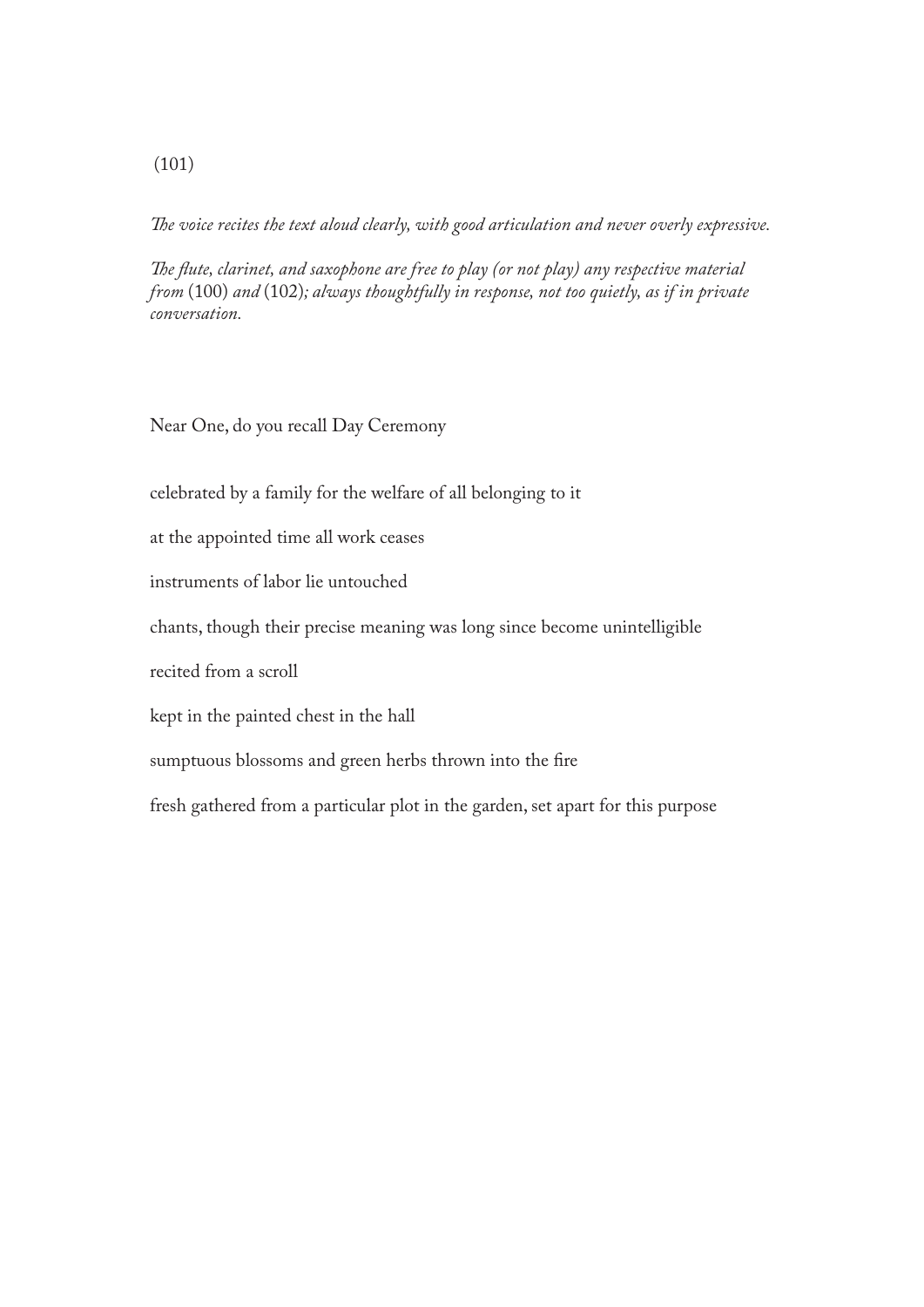(102)

light of the full poor cell



verdant meeting duty is

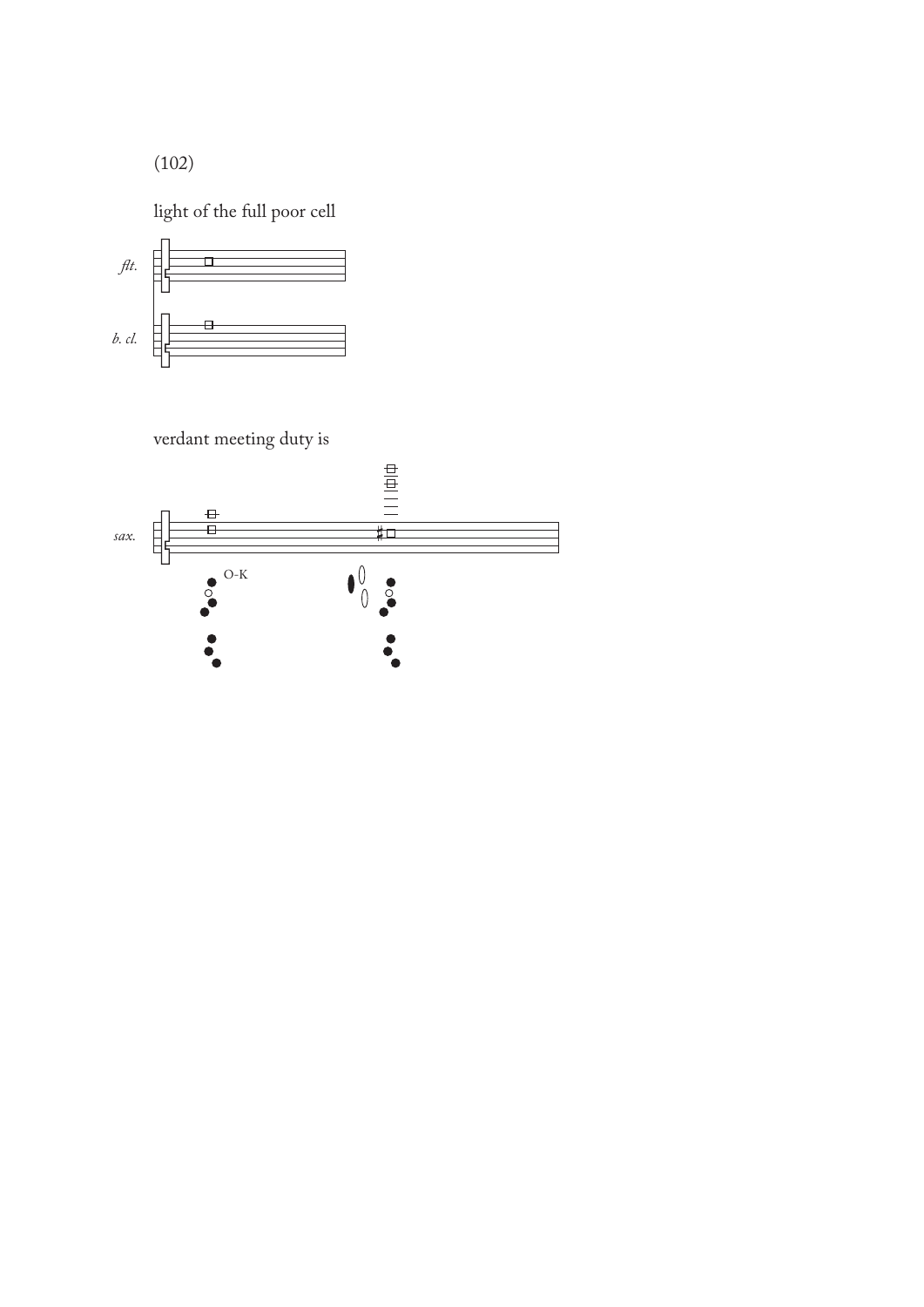(103)

With the head of happiness



Comfortably full of air



# Abdomen boat



 $\Omega$ 



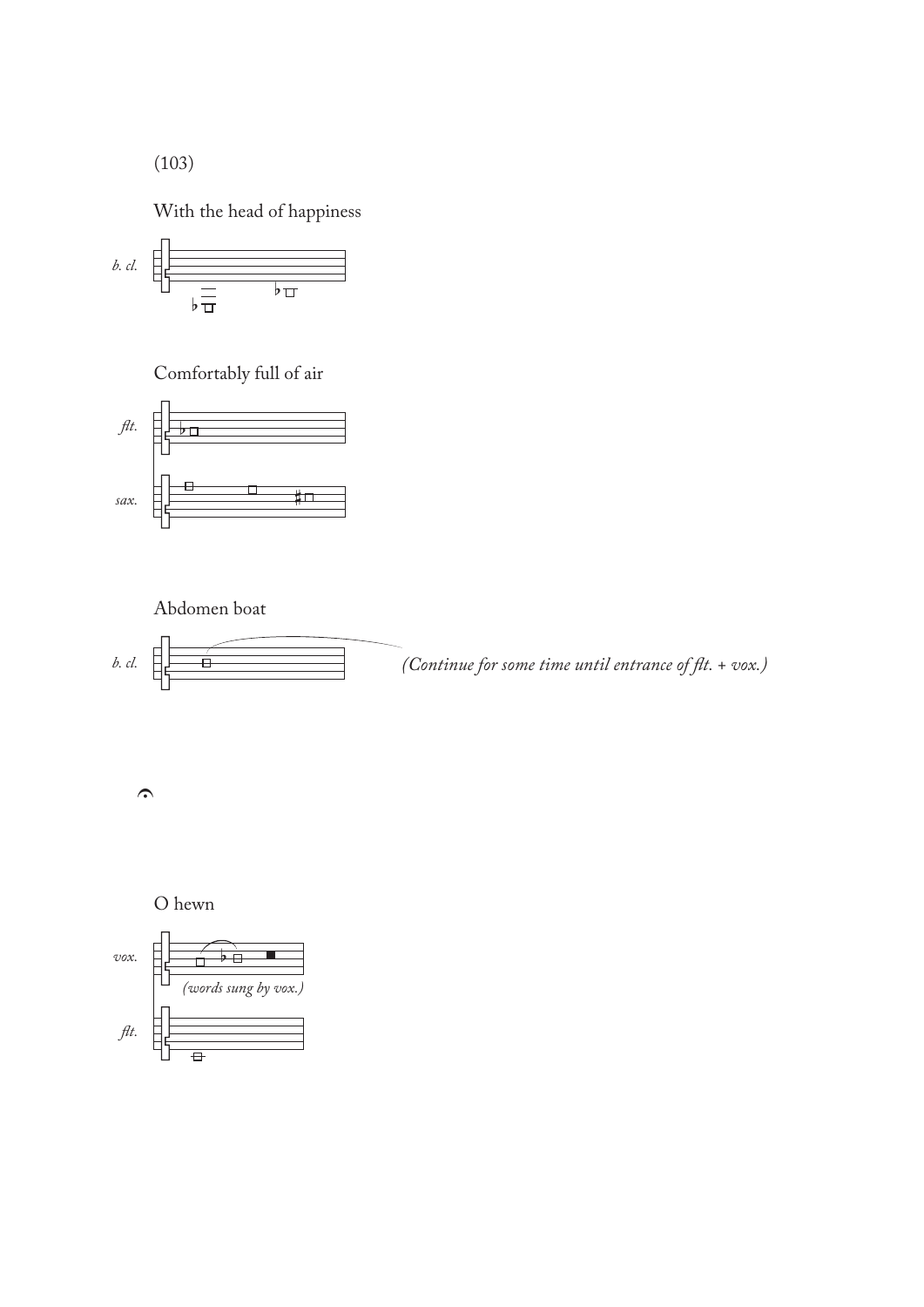# (104, 105)

*(As in 99.)*

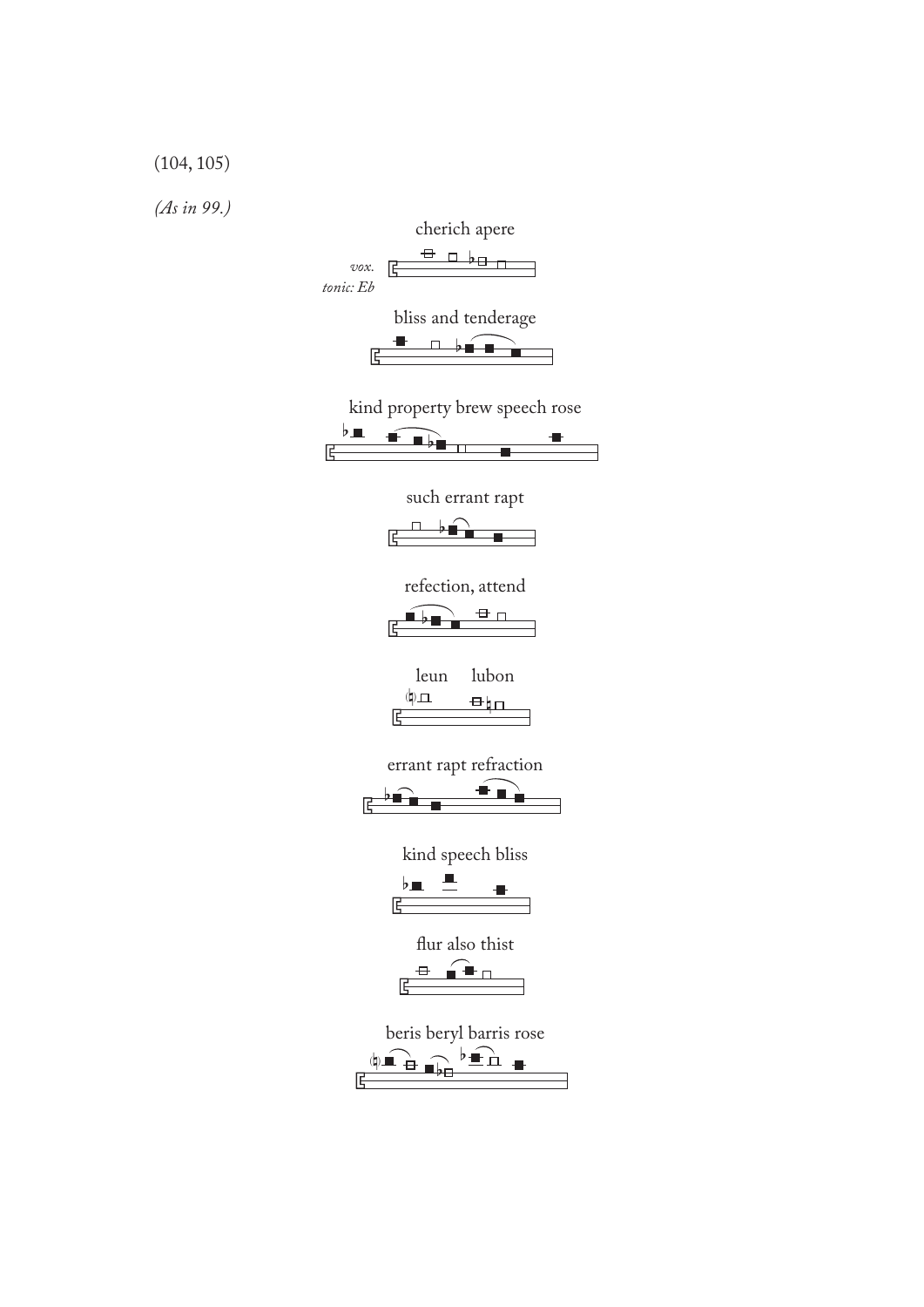(106)

When the book opens and the dead march









 $(107 - 110)$ *Tacet, ca. 1 minute.*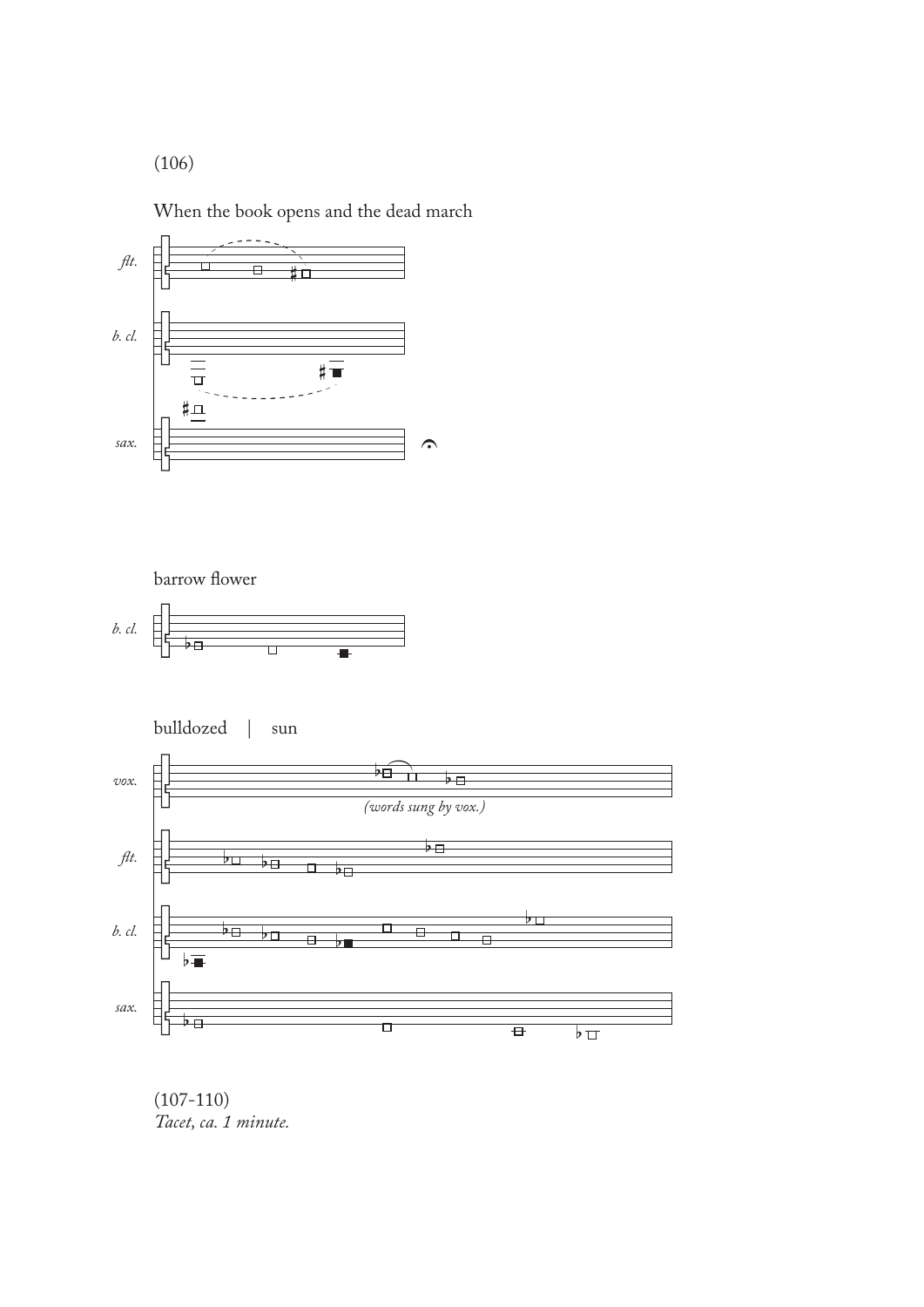(111)

Radiant falcon Scattering acacias



ft. *all text is sung by the voice.)*

The recitation of acacias A grove of riverbeds

Residence of years' repose Patience aids such

A bank of wide hands



Tender petition

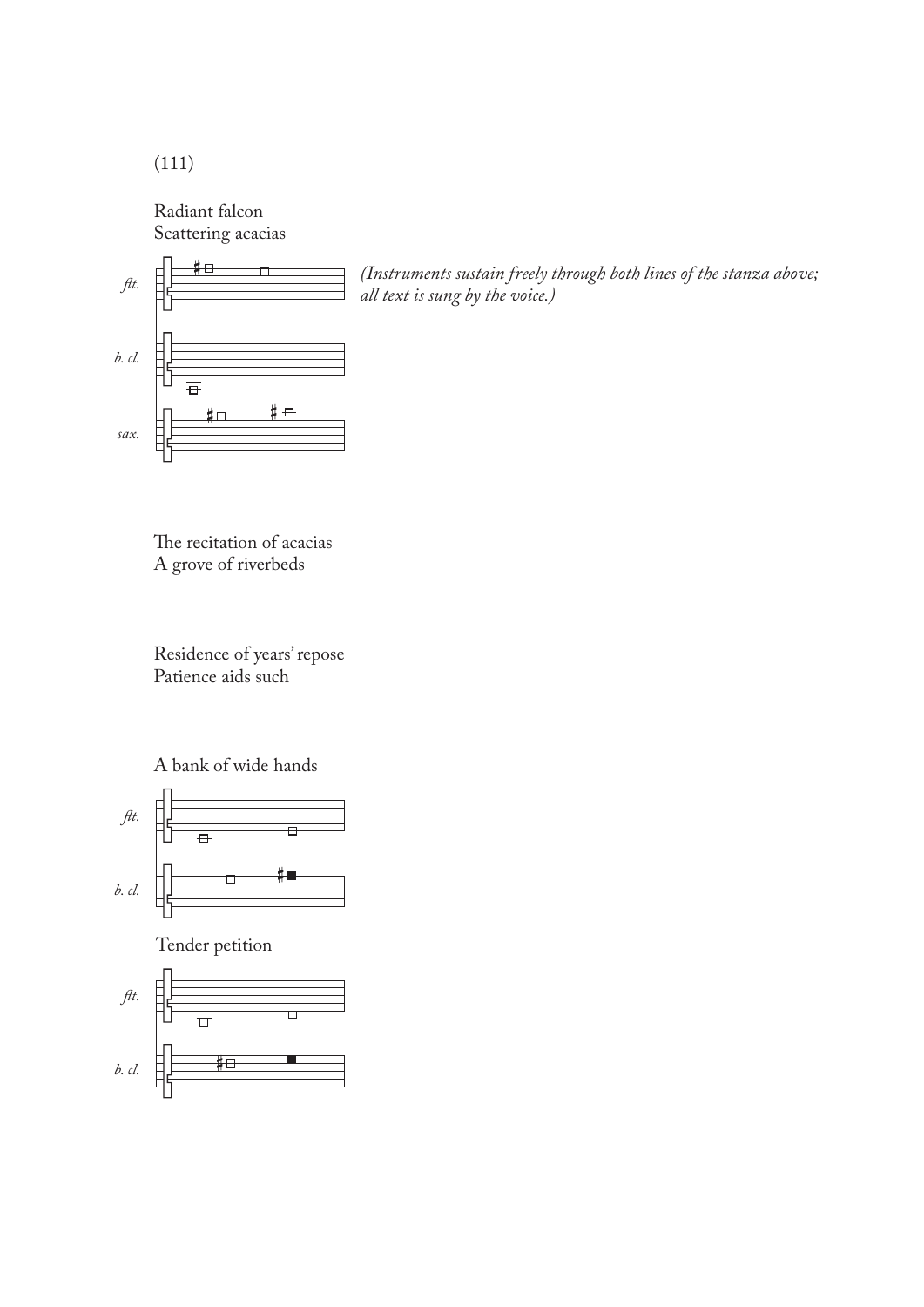(111, continued)

Horizon slope, a hoop(ed) light



*(Bass clarinet in partial homophony with voice.)*

A fragrant sight beheld beholds



Where in this, further dwelt Abide

Nestled close Civil bound

> eugene a. kim december 2014- may 2015 the hague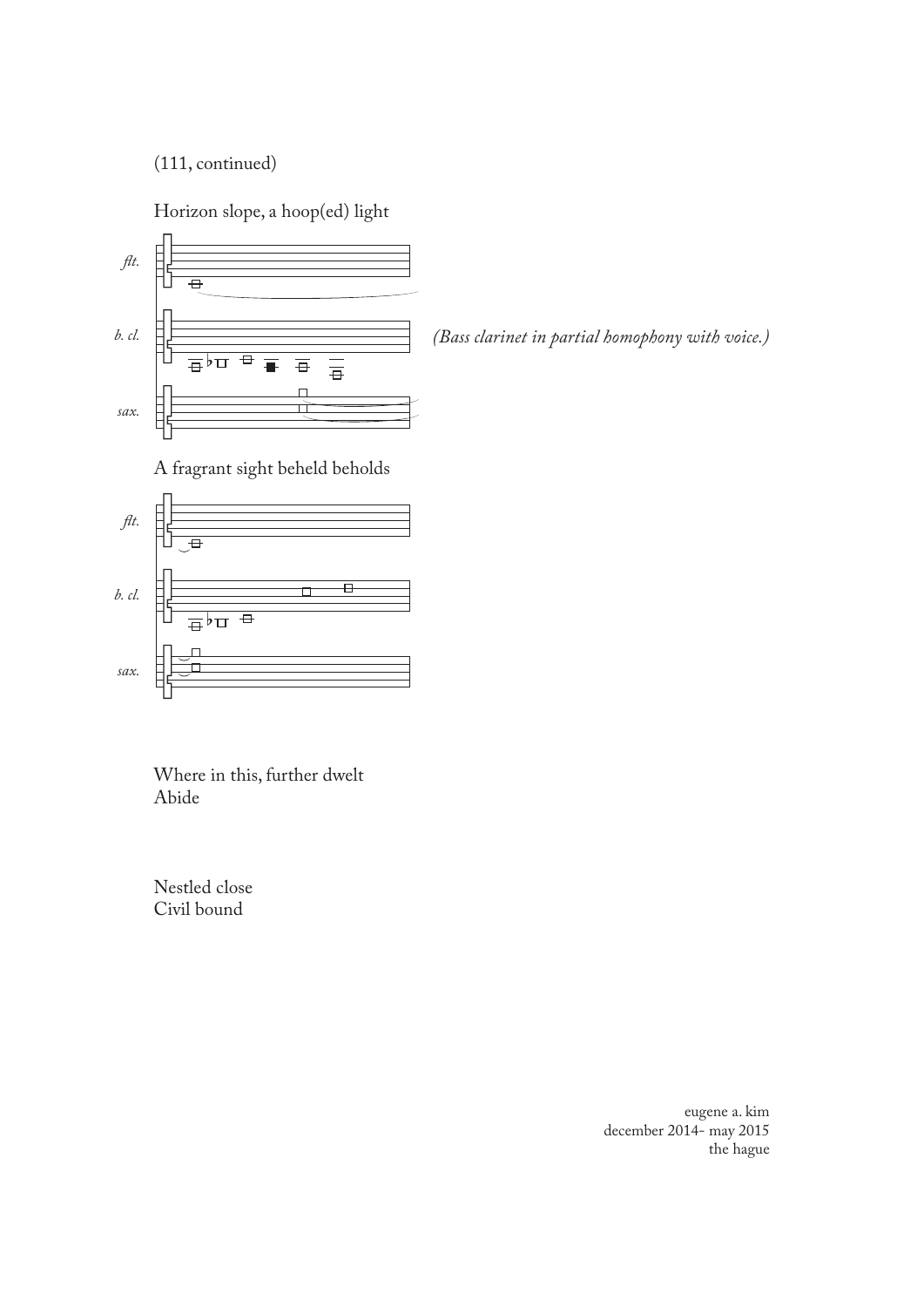(111)

Radiant falcon



Scattering acacias



The recitation of acacias



A grove of riverbeds



Residence of years' repose



Patience aids such



A bank of wide hands



Tender petition